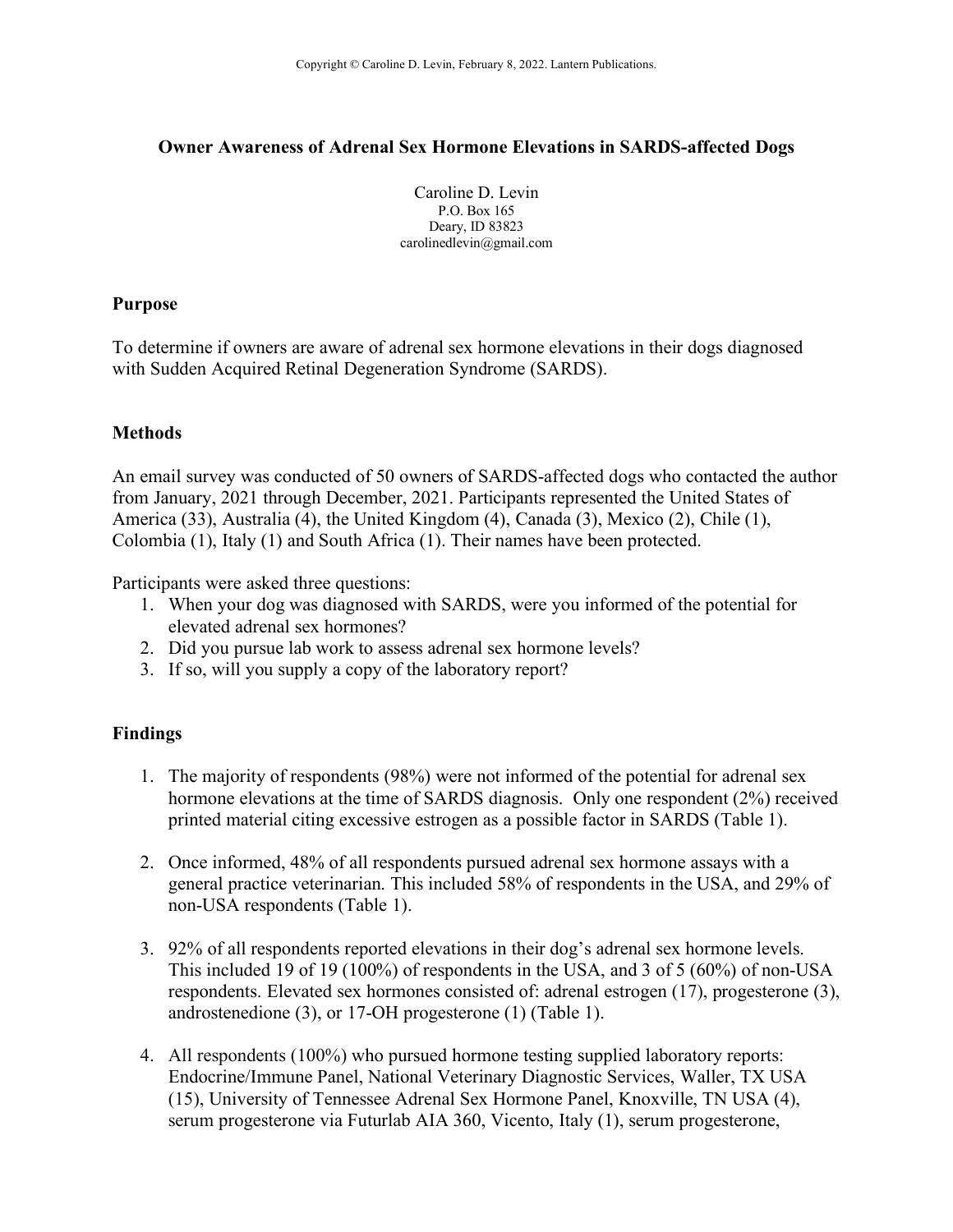University of Van Pretoria, Onderstepoort, South Africa (1), or serum progesterone, Nationwide Laboratories, Cambridge, England (1) (Table 1).

5. Respondents who did not pursue hormone testing cited lack of available adrenal assays (12), veterinarian resistance (4), euthanasia (2), lack of interest (1), or unknown (1). The remainder were lost to follow-up (6) (Table 1).

## **Discussion**

Signs of steroid excess are a common feature in SARDS-affected dogs. Historically this has been attributed to hyperadrenocorticism or Cushing's disease. At the time of SARDS diagnosis, the potential for Cushing's diseases is routinely discussed with dog owners. However, while clinical presentation is suggestive of Cushing's disease only 20% of SARDS-affected dogs receive a Cushing's diagnosis. 1

Elevations in adrenal sex hormone levels were first reported in SARDS-affected dogs in 20032 and again in 2007<sup>3,4</sup> and 2009<sup>5</sup>. Like cortisol, adrenal sex hormones are steroids. They are described in human medical literature as steroid sex hormones or simply sex steroids.<sup>6,7</sup> Adrenal sex steroid excess is reported in more than 90% of SARDS-affected dogs,<sup>1</sup> making it nearly five times more common than a Cushing's diagnosis. Low-dose, daily cortisol hormone replacement mediates sex steroid levels and associated clinical signs.<sup>3,4</sup>

This survey found that at the time of SARDS diagnosis, respondents were rarely informed of the potential for adrenal sex steroid excess. Once respondents found this information online, about half (48%) pursued adrenal sex steroid testing for their dog. The rate was higher for participants in the USA (58%), where adrenal sex steroid panels are readily accessible.

Once tested, the majority of dogs (92%) demonstrated elevations in adrenal sex steroid levels. Grouped geographically, all respondents (100%) in the USA reported elevations in adrenal sex steroids. USA-based practitioners have access to established adrenal sex steroid panels. Non-USA respondents reported a lower rate of sex steroid excess (60%). In two of these non-USA cases (#32, #36), sex steroids were reported within normal limits as those panels evaluated ovulatory status rather than adrenal activity.

# **Conclusion**

At the time of SARDS diagnosis dog owners are unaware of the potential for adrenal sex steroid pathology despite it being a routine feature of this syndrome. When owners subsequently obtain this information, half pursue diagnostics and routinely confirm sex steroid elevations. This survey also highlights the need for veterinary adrenal sex steroid panels to be developed internationally.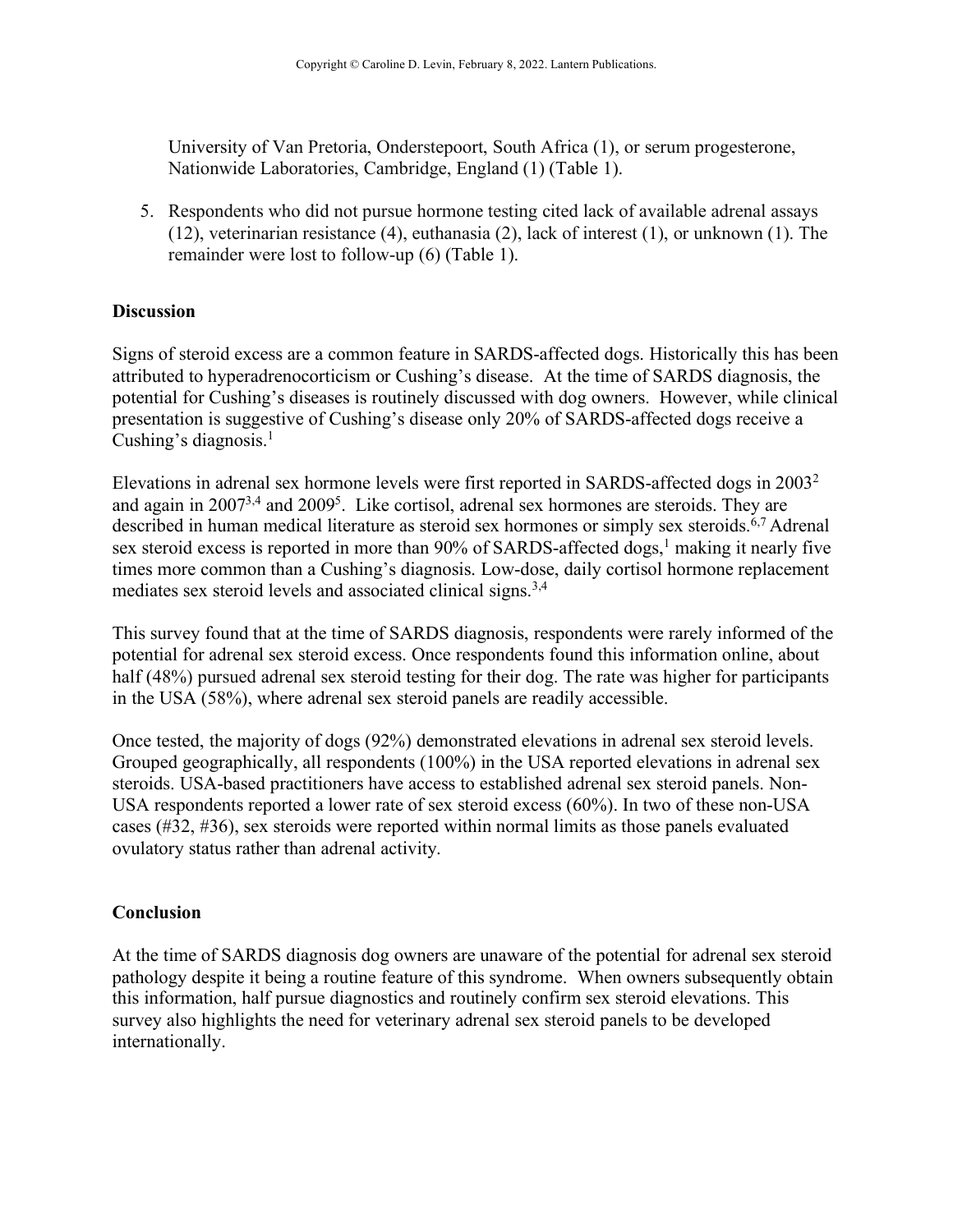#### **References**

- 1. Komáromy AM, Abrams KL, Heckenlively JR, Lundy SK, Maggs DJ, Leeth CM, MohanKumar PS, Petersen-Jones SM, Serreze DV, van der Woerdt A. Sudden acquired retinal degeneration syndrome (SARDS) – a review and proposed strategies toward a better understanding of pathogenesis, early diagnosis and therapy. Veterinary Ophthalmology 2016; 19: 319-331.
- 2. Carter RT, Bentley E, Oliver JW, Miller PE, Herring IP. Elevations in adrenal sex hormones in canine sudden acquired retinal degeneration (SARDS) (abstract). 34th Annual Meeting of the American College of Veterinary Ophthalmologists 2003; 34: 40.
- 3. Levin CD. Sudden acquired retinal degeneration, associated pattern of adrenal activity, and hormone replacement therapy in a Brittany Spaniel: a case report (abstract). 38th Annual Meeting of the American College of Veterinary Ophthalmologists 2007; 38: 29.
- 4. Levin CD. Sudden acquired retinal degeneration, associated pattern of adrenal activity, and hormone replacement in three dogs: a retrospective study (abstract). 38th Annual Meeting of the American College of Veterinary Ophthalmologists 2007; 38: 28.
- 5. Carter RT, Oliver JW, Stepien RL, Bentley E. Elevations in sex hormones in dogs with sudden acquired retinal degeneration syndrome (SARDS). Journal of the American Animal Hospital Association 2009; 45: 207–214.
- 6. Baker ME. Adrenal and sex steroid receptor evolution: environmental implications. Journal of Molecular Endocrinology 2001; 26: 119-125.
- 7. Vandenput L, Ohlsson CJ. Sex steroid metabolism in the regulation of bone health in men. Journal of Steroid Biochemistry and Molecular Biology 2010; 121: 582-588.

| <b>Client</b><br># | Date of<br>contact | <b>Client</b><br>location | <b>Client</b><br>informed | Were sex<br>steroids    | Were sex<br>steroids | Lab<br>report | <b>Testing</b><br><b>Facility</b> |
|--------------------|--------------------|---------------------------|---------------------------|-------------------------|----------------------|---------------|-----------------------------------|
|                    |                    |                           | of                        | assayed?                | elevated?            | supplied?     |                                   |
|                    |                    |                           | potential<br>elevations?  |                         |                      |               |                                   |
|                    | 01/02/21           | Australia                 | N <sub>0</sub>            | No testing<br>available | n/a                  | n/a           | n/a                               |
| $\overline{2}$     | 01/22/21           | <b>USA</b>                | No                        | Yes                     | Adrenal estrogen     | Yes           | <b>NVDS</b>                       |
| $\overline{3}$     | 01/23/21           | Mexico                    | N <sub>0</sub>            | Yes                     | Adrenal estrogen     | Yes           | <b>NVDS</b>                       |
| 4                  | 01/25/21           | <b>USA</b>                | N <sub>0</sub>            | Lost to follow-up       | n/a                  | n/a           | n/a                               |
| 5                  | 01/27/21           | Canada                    | No                        | Yes                     | Adrenal estrogen     | Yes           | <b>NVDS</b>                       |
| 6                  | 02/05/21           | <b>USA</b>                | No                        | No, lack of<br>interest | n/a                  | n/a           | n/a                               |
| $\overline{7}$     | 02/16/21           | <b>UK</b>                 | No                        | No testing<br>available | n/a                  | n/a           | n/a                               |
| 8                  | 03/02/21           | <b>USA</b>                | N <sub>0</sub>            | No, reason<br>unknown   | n/a                  | n/a           | n/a                               |
| 9                  | 03/04/21           | <b>USA</b>                | No                        | <b>Yes</b>              | Adrenal estrogen     | Yes           | <b>NVDS</b>                       |
| 10                 | 03/07/21           | <b>USA</b>                | No.                       | Yes                     | Adrenal estrogen     | Yes           | <b>NVDS</b>                       |
| 11                 | 03/17/21           | <b>USA</b>                | No                        | Yes                     | Adrenal estrogen     | Yes           | <b>NVDS</b>                       |
| 12                 | 03/18/21           | Australia                 | No                        | No testing<br>available | n/a                  | n/a           | n/a                               |
| 13                 | 03/18/21           | <b>USA</b>                | No                        | Yes                     | Progesterone         | Yes           | Univ. of<br>Tenn,                 |

#### **Table 1.**